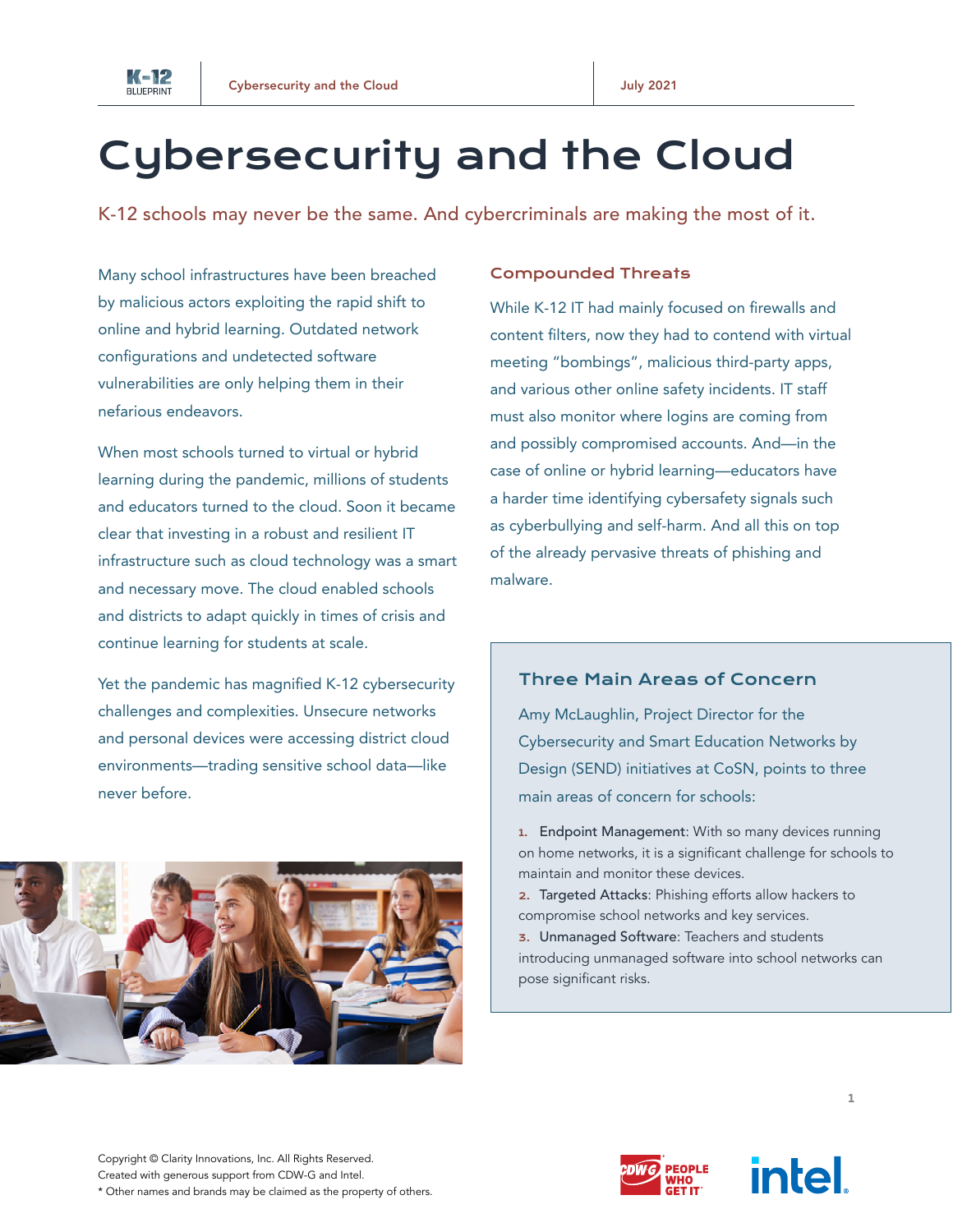

Cloud-based collaboration apps make it challenging for schools and districts to detect the unsafe sharing of content and sensitive personal data. So school IT has to step up their game, making up for such issues as: loss of visibility as to what users are accessing and how; data breaches and data loss; threats from inside the school infrastructure and misuse of cloud services; videoconference bombing; and sophisticated malware and phishing attacks.

So the time is now for IT administrators to evolve infrastructures and cybersecurity strategies to protect student data especially as the use of cloud technology and apps has increased exponentially.

#### Evolving Needs

Students—whether at school or at home—need effective connections to apps, data, and their school communities. Budget constraints and unpredictable demand often result in poor performance and an inability to connect to resources. Meanwhile, educators need to engage and retain students without overloading them with new user interfaces or login procedures.

Integrated cloud security solutions should help IT and security teams to gain traffic visibility, effectively control applications and the flow of data across networks and multi-cloud environments, and comply with regulations. Teams should also be able to leverage automation that detects, responds to, and prevents advanced threats.

# Common Online Threats

According to the Federal Bureau of Investigation (FBI) and the Department of Defense's Defense Technical Information Center, some of the most common types of online threats are:

- Data Breach. Data breaches often occur with confidential information, such as students' records, that may be inappropriately viewed or used by an individual who should not have access to the information.
- Denial of Service. A Denial of Service attack, also known as a Distributed Denial of Service attack, occurs when a server is deliberately overloaded with requests such that the website shuts down. Users are then unable to access the website.
- Spoofing/Phishing. Spoofing refers to the dissemination of an email that is forged to appear as though it was sent by someone other than the actual source. Phishing is the act of sending an email falsely claiming to be a legitimate organization in an attempt to deceive the recipient into divulging sensitive information after directing the user to visit a fake website.
- Malware/Ransomware. Malware is illicit software that damages or disables computers or computer systems. Ransomware is a form of malware in which perpetrators encrypt users' files, then demand the payment of a ransom for the users to regain access to their data.
- Removable Media. Media devices that can be connected to computers, such as thumb drives, CDs, DVDs, and external hard drives, also pose challenges to cybersecurity.



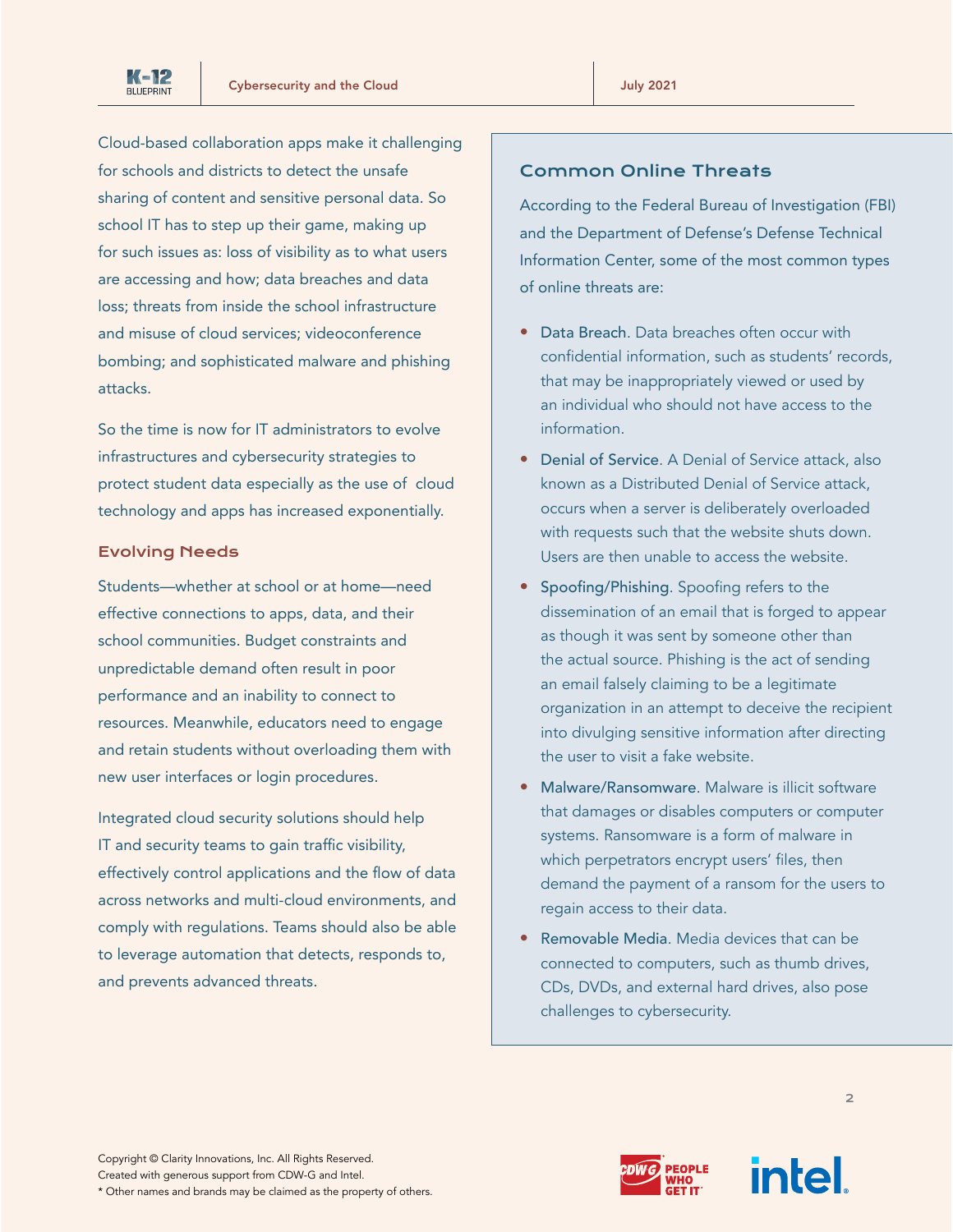## Cloud and Clear

Students not aware of emerging cyberthreats may be less careful and click on disguised phishing links. Teachers who haven't been properly trained on the latest cybersecurity trends may not be aware that a link is actually malicious. Both situations give cyber criminals access to a district's cloud environment all without anyone being in a school building.

Districts must be ready to monitor their cloud environments more closely, as most student and staff activity will take place in these applications, and will need to face new and more advanced cybersecurity threats than before. Malware incidents are taking place in the cloud on student and staff accounts—perhaps even from unmanaged personal devices—but haven't been detected and disclosed. This is likely due to the fact that most districts are only able to detect malware attacks on their network, leaving them blind to threats in their cloud applications.

## Protect and Serve

To protect their networks and cloud-based systems as part of an overall preparedness program, schools and school districts can do the following:

- Develop and promote policies on responsible use;
- Store data securely to ensure that the whole school community's data is kept private and to comply with the Family Educational Rights and Privacy Act (FERPA);
- Create firewalls and an approved list of individuals who have access to the school's or school district's networks and systems; and,
- Monitor networks continually to assess the risk from cyberthreats.

Other ways that IT teams can beef up their cloud security approaches include: understanding vendor security mechanisms, setting up appropriate permissions and controls, utilizing single sign-on and multifactor authentication, and providing cloud governance and compliance training.





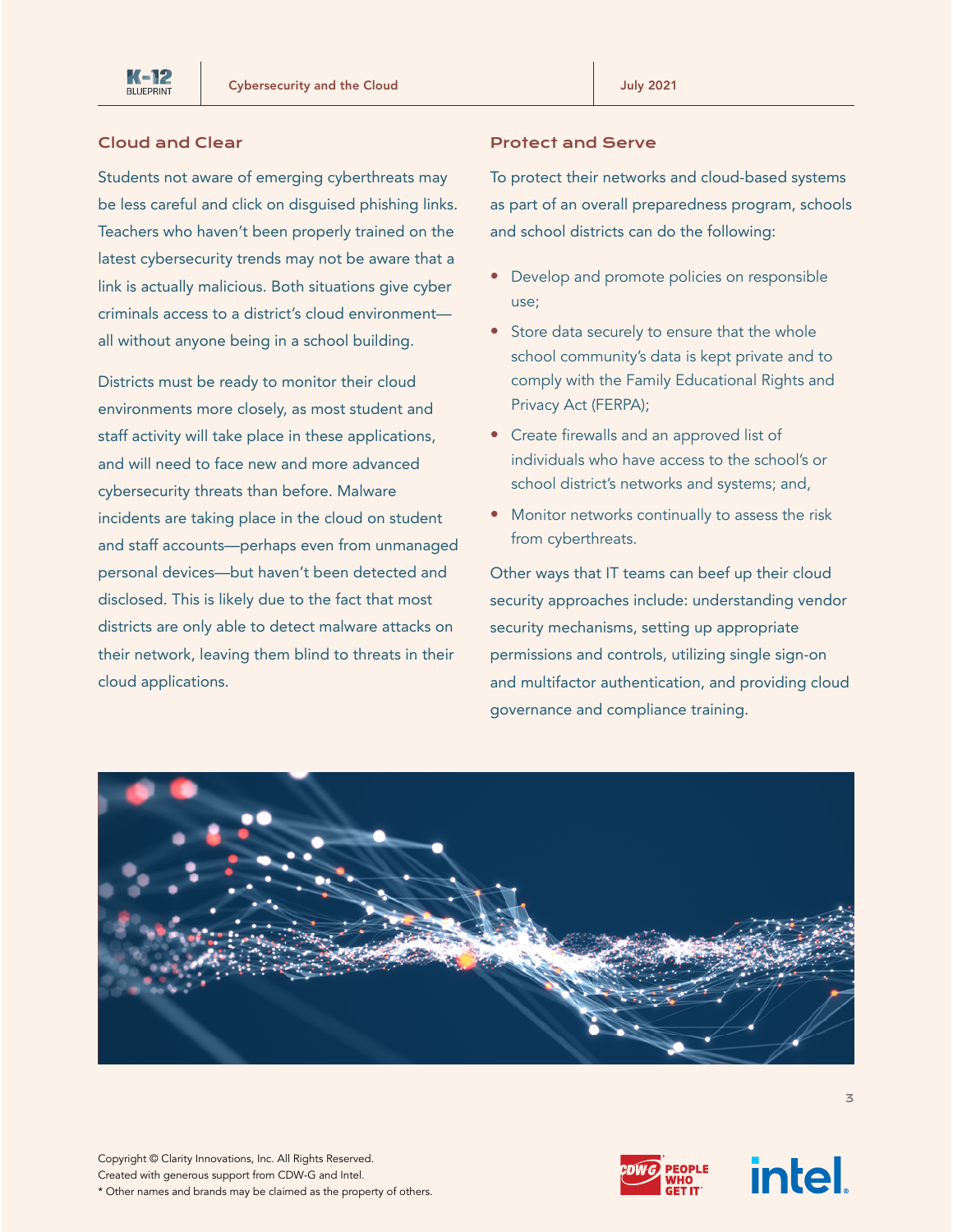## Don't Be Late to the (Third) Party

After transitioning to the cloud, school officials have been surprised to find how much personal information students share.

There are more third party cloud applications connected to district cloud environments as a result of the free or reduced pricing that vendors offered at the start of the pandemic. Millions of students and teachers now rely on these newly adopted apps for video conferencing, online chat, digital lessons, and bulletin boards. IT departments must audit their school's environment and see all the apps that have been granted risky permissions, potentially granting unauthorized access to cybercriminals.

This is why K-12 school districts have adopted cloud security tools to keep students safe and their information secure.

While newer cloud security tools must be implemented by IT staff to detect and prevent external and internal cybersecurity threats, some of these same tools can also monitor cyber safety risks. With less in-person interaction and supervision by teachers, and more apps being used by students, more risky interactions may go undetected.

Any school using Google for Education or Office 365 for Education, for instance, must have a cloud security solution in place to protect personally identifiable information and must be in compliance with FERPA, COPPA, and other regulations. Unfortunately, many IT managers in K-12 education think that their firewall and/or gateways are enough to keep data stored in the cloud secure.

## Cloud Security Solution Requirements

- Data Loss Prevention: Schools that operate in cloud applications without a cloud security solution are not in compliance with government regulations requiring K-12 school districts to protect student data from malicious and accidental loss.
- Malware and Threat Protection: A cloud security solution helps IT and system admins quickly see risks and delete or quarantine them before they can lead to bigger issues.
- User Monitoring: K-12 education system admins need cloud security tools to see and control account behavior such as suspicious logins, suspicious sharing and downloads of files containing sensitive information, and more.
- Content Scanning: IT staff need visibility into the content that is being stored and shared on the cloud. The system should unshare, quarantine, or delete these types of files and automatically notify the proper administrator to take action.
- No Gateways, Agents, or Proxies: A cloud security solution follows students anywhere they're saving, sharing, and sending as well as anywhere they have logged in with their Google for Education account.

Copyright © Clarity Innovations, Inc. All Rights Reserved. Created with generous support from CDW-G and Intel. \* Other names and brands may be claimed as the property of others.